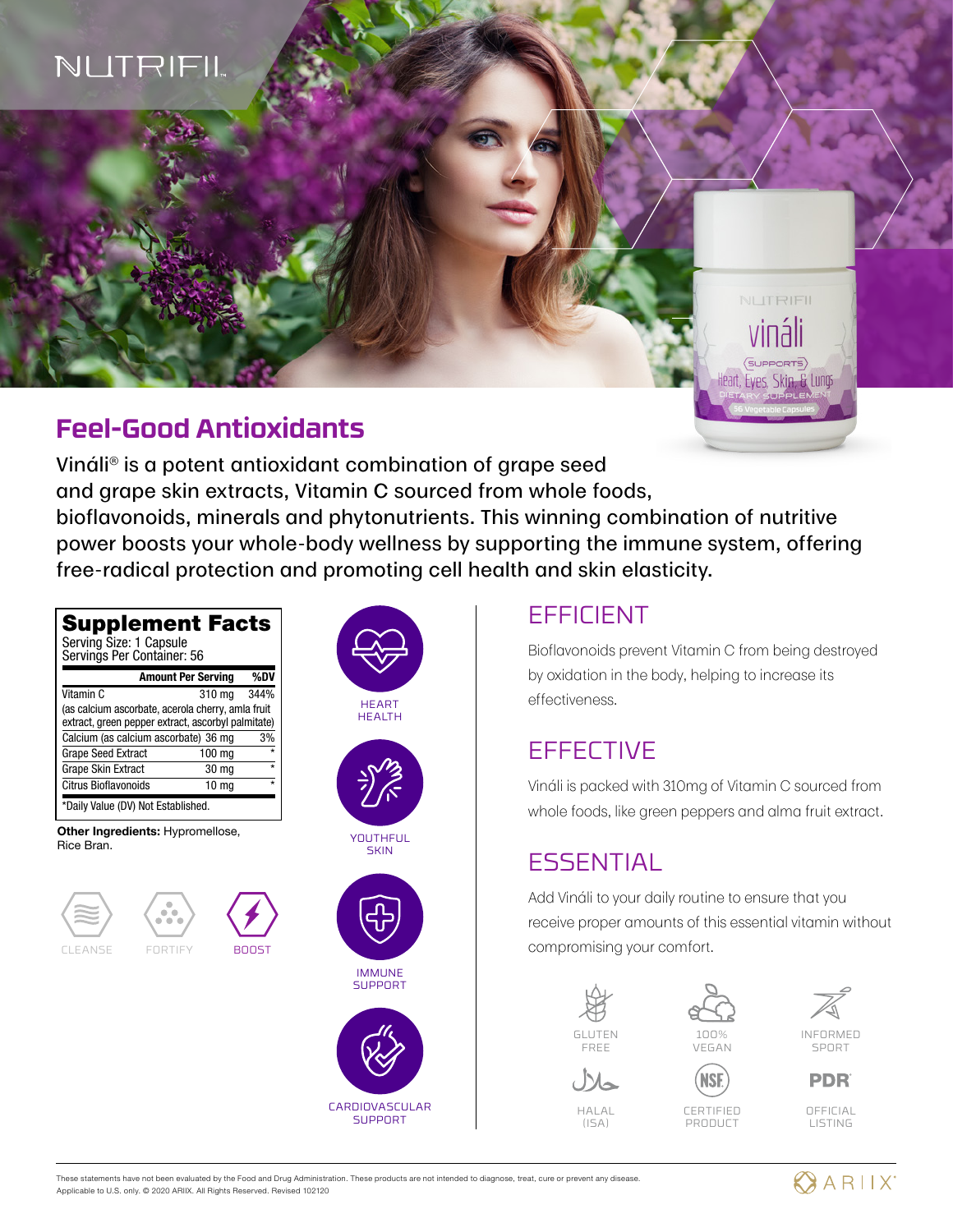# NUTRIFIL



## **The Powerful Vináli Trifecta**

Grape seed extract is one of the most potent antioxidants known to man. When used in combination with Vitamin C, a synergistic effect occurs, making it even more powerful.

## GRAPE SEED & GRAPE SKIN EXTRACT

- Helps support cardiovascular health
- Promotes brain, skin and eye health
- Fights damage caused by free radicals through antioxidant power

## VITAMIN C

- Crucial for the formation and maintenance of collagen, the basis of connective tissue found in skin, ligaments, cartilage, vertebral discs, joint linings, capillary walls, bones and teeth
- Essential for maintaining healthy bones and teeth
- Supports the adrenal glands to boost immunity and help produce energy

## ACEROLA CHERRY

- Provides nutritional support to the immune system
- Protects against free radical damage with its antioxidant abilities
- Supports tissue development and aids in collagen production

### THE BENEFITS

- Provides free-radical protection, supports the immune system, and promotes cell health and skin elasticity
- Potent antioxidant blend of grape seed and grape skin extract, Vitamin C, bioflavonoids, minerals and phytonutrients
- Has been shown to produce anti-aging benefits and support whole-body wellness